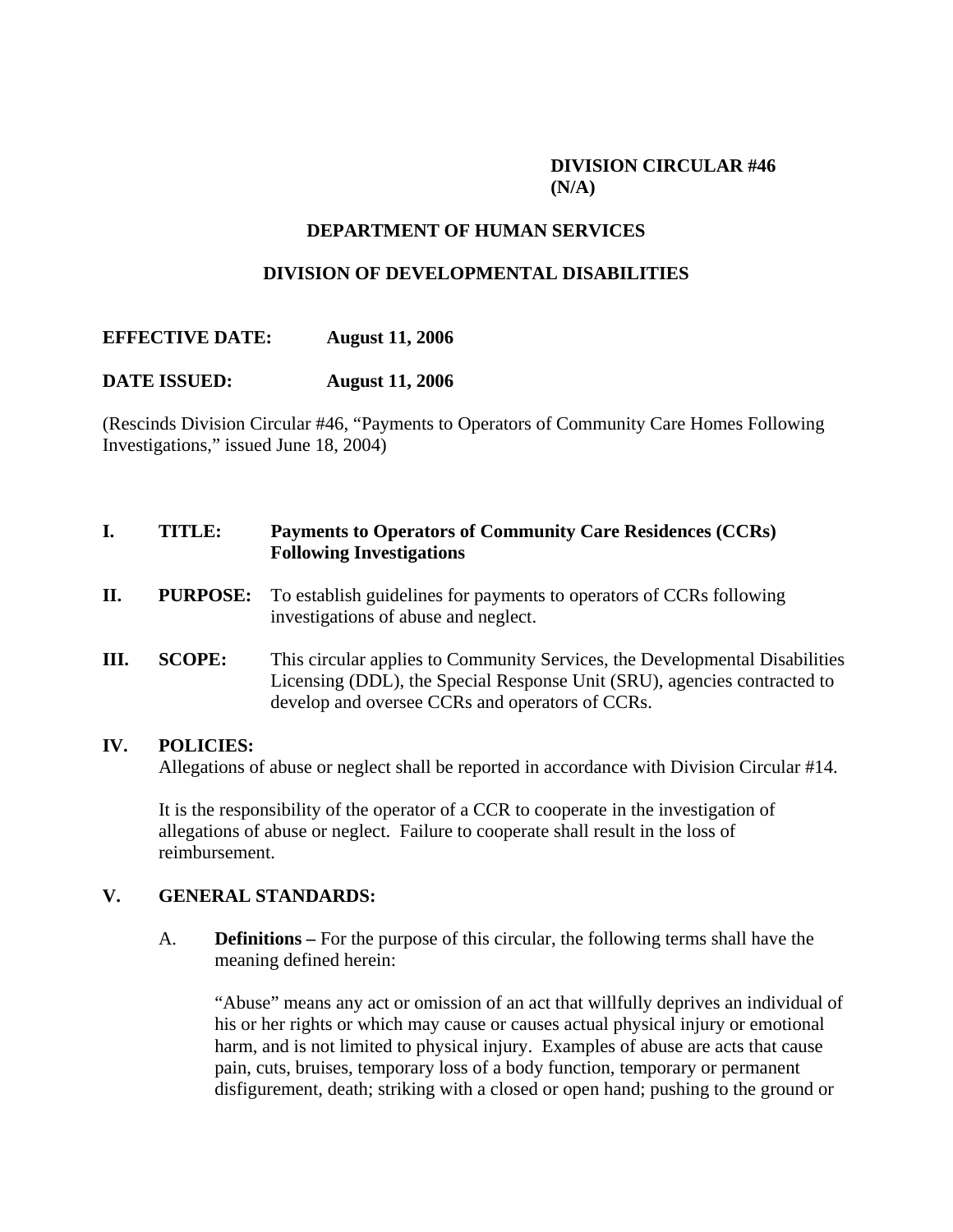shoving aggressively; twisting a limb; pulling hair; dousing with water; intentionally ignoring a resident; withholding food; forcing an individual with developmental disabilities to eat obnoxious substances; or use of verbal or other communication to curse, vilify, degrade an individual or threaten an individual with physical injury. Planned use of behavioral intervention techniques, which are part of an approved behavior modification plan or IHP, shall not be considered to be abuse or neglect.

 "Community Care Residence" (CCR) means a private home or apartment in which an adult person or family contracts to provide individuals with developmental disabilities with care and/or training which is licensed under N.J.A.C. 10:44B. These homes include Family Care Homes, Skill Development Homes and Family Based Respite Homes.

 "Community Care Residence (CCR) Provider" means the person licensed to operate a CCR.

 "Developmental Disabilities Licensing" (DDL) means the component of the Department that licenses community residences for individuals with developmental disabilities.

 "Neglect" means the failure of an individual to provide for or maintain the care and safety of individuals under his or her supervision, including but not limited to: failure to provide and maintain proper and sufficient food, clothing, health care, shelter, and/or adult supervision.

 "Special Response Unit" (SRU) means the component of the Department responsible for investigating and monitoring unusual incidents, involving allegations of abuse, neglect or exploitation in community programs licensed, contracted or regulated by the Division.

- B. Once an individual is removed from the CCR due to an allegation of abuse or neglect, the Division is not obligated to return him or her if the allegation is unfounded or unsubstantiated.
- C. An individual may be returned to the home if an allegation is unfounded or unsubstantiated, depending upon a case by case review of the individual's current living arrangement, adjustment, needs and wishes.
- D. Payment to the CCR provider shall cease when the individual(s) is removed from the home.
- E. Reimbursement may be made only for room and board for individuals who had been receiving services from the Division if an allegation is unfounded or unsubstantiated. No payment shall be made for training.